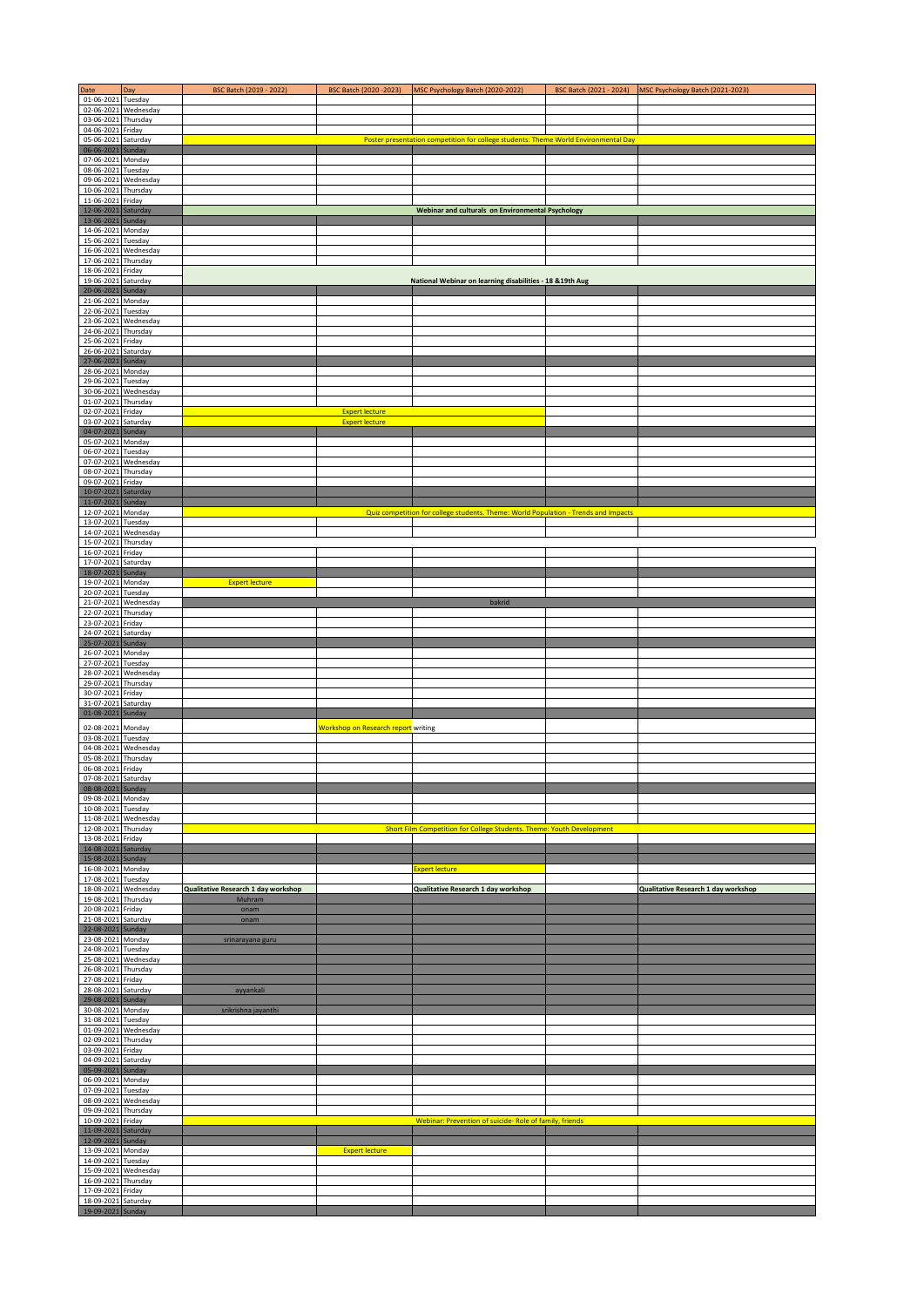| 20-09-2021 Monday                        |                                 |                     |                                                          | <b>Field visits</b>   |                       |
|------------------------------------------|---------------------------------|---------------------|----------------------------------------------------------|-----------------------|-----------------------|
| 21-09-2021 Tuesday                       | 22-09-2021 Wednesday            | srinarayana guru    |                                                          |                       |                       |
| 23-09-2021 Thursday                      |                                 |                     |                                                          |                       |                       |
| 24-09-2021 Friday                        |                                 |                     |                                                          |                       |                       |
| 25-09-2021 Saturday                      |                                 |                     |                                                          |                       |                       |
| 26-09-2021<br>27-09-2021 Monday          | Sunday                          |                     |                                                          |                       |                       |
| 28-09-2021 Tuesday                       |                                 |                     |                                                          |                       |                       |
|                                          | 29-09-2021 Wednesday            |                     |                                                          |                       |                       |
| 30-09-2021 Thursday<br>01-10-2021 Friday |                                 |                     | <b>Webinar on Science of Dream Analysis</b>              |                       |                       |
| 02-10-2021                               | Saturday                        |                     |                                                          |                       |                       |
| 03-10-2021                               | Sunday                          |                     |                                                          |                       |                       |
| 04-10-2021 Monday<br>05-10-2021 Tuesday  |                                 |                     |                                                          |                       |                       |
|                                          | 06-10-2021 Wednesday            |                     |                                                          |                       |                       |
| 07-10-2021 Thursday                      |                                 |                     |                                                          |                       |                       |
| 08-10-2021 Friday                        |                                 |                     |                                                          |                       |                       |
| 09-10-2021 Saturday<br>10-10-2021 Sunday |                                 |                     |                                                          |                       |                       |
| 11-10-2021 Monday                        |                                 |                     |                                                          |                       |                       |
| 12-10-2021 Tuesday                       |                                 |                     |                                                          |                       |                       |
| 14-10-2021 Thursday                      | 13-10-2021 Wednesday            | pooja               |                                                          |                       |                       |
| 15-10-2021 Friday                        |                                 | pooja               |                                                          |                       |                       |
| 16-10-2021                               | Saturday                        | Pooja               |                                                          |                       |                       |
| 17-10-2021<br>18-10-2021 Monday          | Sunday                          |                     |                                                          |                       |                       |
| 19-10-2021 Tuesday                       |                                 |                     |                                                          |                       |                       |
|                                          | 20-10-2021 Wednesday            |                     |                                                          |                       |                       |
| 21-10-2021 Thursday                      |                                 |                     |                                                          |                       |                       |
| 22-10-2021 Friday<br>23-10-2021 Saturday |                                 |                     |                                                          |                       |                       |
| 24-10-2021 Sunday                        |                                 |                     |                                                          |                       |                       |
| 25-10-2021 Monday                        |                                 | Sem 6 Starts        |                                                          |                       |                       |
| 26-10-2021 Tuesday                       | 27-10-2021 Wednesday            |                     |                                                          |                       |                       |
| 28-10-2021                               | Thursday                        |                     |                                                          |                       |                       |
| 29-10-2021                               | Friday                          |                     |                                                          |                       |                       |
| 30-10-2021 Saturday<br>31-10-2021 Sunday |                                 |                     |                                                          |                       |                       |
| 01-11-2021 Monday                        |                                 |                     |                                                          |                       |                       |
| 02-11-2021 Tuesday                       |                                 |                     |                                                          |                       |                       |
| 03-11-2021<br>04-11-2021 Thursday        | Wednesday                       |                     |                                                          |                       |                       |
| 05-11-2021 Friday                        |                                 |                     |                                                          |                       |                       |
| 06-11-2021 Saturday                      |                                 |                     |                                                          | <b>Expert lecture</b> |                       |
| 07-11-2021 Sunday<br>08-11-2021 Monday   |                                 |                     |                                                          |                       |                       |
| 09-11-2021 Tuesday                       |                                 |                     |                                                          |                       |                       |
| 10-11-2021                               | Wednesday                       |                     |                                                          |                       |                       |
| 11-11-2021 Thursday<br>12-11-2021 Friday |                                 |                     |                                                          |                       |                       |
| 13-11-2021 Saturday                      |                                 |                     |                                                          |                       |                       |
| 14-11-2021 Sunday                        |                                 |                     |                                                          |                       |                       |
| 15-11-2021 Monday                        |                                 |                     |                                                          |                       |                       |
| 16-11-2021 Tuesday                       | 17-11-2021 Wednesday            |                     |                                                          |                       |                       |
| 18-11-2021 Thursday                      |                                 |                     |                                                          |                       |                       |
| 19-11-2021 Friday                        |                                 |                     |                                                          |                       | <b>Expert lecture</b> |
| 20-11-2021<br>21-11-2021                 | Saturday<br>Sunday              |                     |                                                          |                       |                       |
| 22-11-2021                               | Monday                          |                     |                                                          |                       |                       |
| 23-11-2021                               | Tuesday                         |                     |                                                          |                       |                       |
| 25-11-2021 Thursday                      | 24-11-2021 Wednesday            |                     |                                                          |                       |                       |
| 26-11-2021 Friday                        |                                 |                     |                                                          |                       |                       |
| 27-11-2021 Saturday                      |                                 |                     | PEBL workshop for Psychology Teachers                    |                       |                       |
| 28-11-2021 Sunday<br>29-11-2021 Monday   |                                 |                     |                                                          |                       |                       |
| 30-11-2021 Tuesday                       |                                 |                     |                                                          |                       |                       |
| 01-12-2021 Wednesday                     |                                 |                     |                                                          |                       |                       |
| 02-12-2021 Thursday<br>03-12-2021 Friday |                                 |                     | <b>PSYESTA</b>                                           |                       |                       |
| 04-12-2021 Saturday                      |                                 |                     |                                                          |                       |                       |
| 05-12-2021                               | Sunday                          |                     |                                                          |                       |                       |
| 06-12-2021 Monday<br>07-12-2021 Tuesday  |                                 | <b>Field visits</b> |                                                          |                       |                       |
|                                          | 08-12-2021 Wednesday            |                     |                                                          |                       |                       |
| 09-12-2021 Thursday                      |                                 |                     |                                                          |                       |                       |
| 10-12-2021 Friday<br>11-12-2021 Saturday |                                 |                     |                                                          |                       |                       |
| 12-12-2021 Sunday                        |                                 |                     |                                                          |                       |                       |
| 13-12-2021 Monday                        |                                 |                     |                                                          |                       |                       |
| 14-12-2021 Tuesday                       | 15-12-2021 Wednesday            |                     |                                                          |                       |                       |
| 16-12-2021 Thursday                      |                                 |                     |                                                          |                       |                       |
| 17-12-2021 Friday                        |                                 |                     |                                                          |                       |                       |
| 18-12-2021 Saturday<br>19-12-2021 Sunday |                                 |                     |                                                          |                       |                       |
| 20-12-2021 Monday                        |                                 |                     |                                                          |                       |                       |
| 21-12-2021 Tuesday                       |                                 |                     |                                                          |                       |                       |
| 23-12-2021 Thursday                      | 22-12-2021 Wednesday            |                     |                                                          |                       |                       |
| 24-12-2021 Friday                        |                                 |                     |                                                          |                       |                       |
| 25-12-2021 Saturday                      |                                 | Christmas Day       |                                                          |                       |                       |
| 26-12-2021 Sunday<br>27-12-2021 Monday   |                                 |                     |                                                          |                       |                       |
| 28-12-2021 Tuesday                       |                                 |                     | <b>Clinical Internship</b>                               |                       |                       |
| 29-12-2021                               | Wednesday                       |                     | <b>Clinical Internship</b>                               |                       |                       |
| 30-12-2021                               | Thursday                        |                     | <b>Clinical Internship</b>                               |                       |                       |
| 31-12-2021<br>01-01-2022                 | Friday<br>Saturday              |                     | <b>Clinical Internship</b><br><b>Clinical Internship</b> |                       |                       |
| 02-01-2022 Sunday                        |                                 |                     | <b>Clinical Internship</b>                               |                       |                       |
| 03-01-2022 Monday<br>04-01-2022          |                                 |                     | <b>Clinical Internship</b><br><b>Clinical Internship</b> |                       |                       |
|                                          | Tuesday<br>05-01-2022 Wednesday |                     | <b>Clinical Internship</b>                               |                       |                       |
| 06-01-2022 Thursday                      |                                 |                     | <b>Clinical Internship</b>                               |                       |                       |
| 07-01-2022 Friday                        |                                 |                     | <b>Clinical Internship</b>                               |                       |                       |
| 08-01-2022 Saturday<br>09-01-2022 Sunday |                                 |                     | <b>Clinical Internship</b><br><b>Clinical Internship</b> |                       |                       |
| 10-01-2022 Monday                        |                                 |                     | <b>Clinical Internship</b>                               |                       |                       |